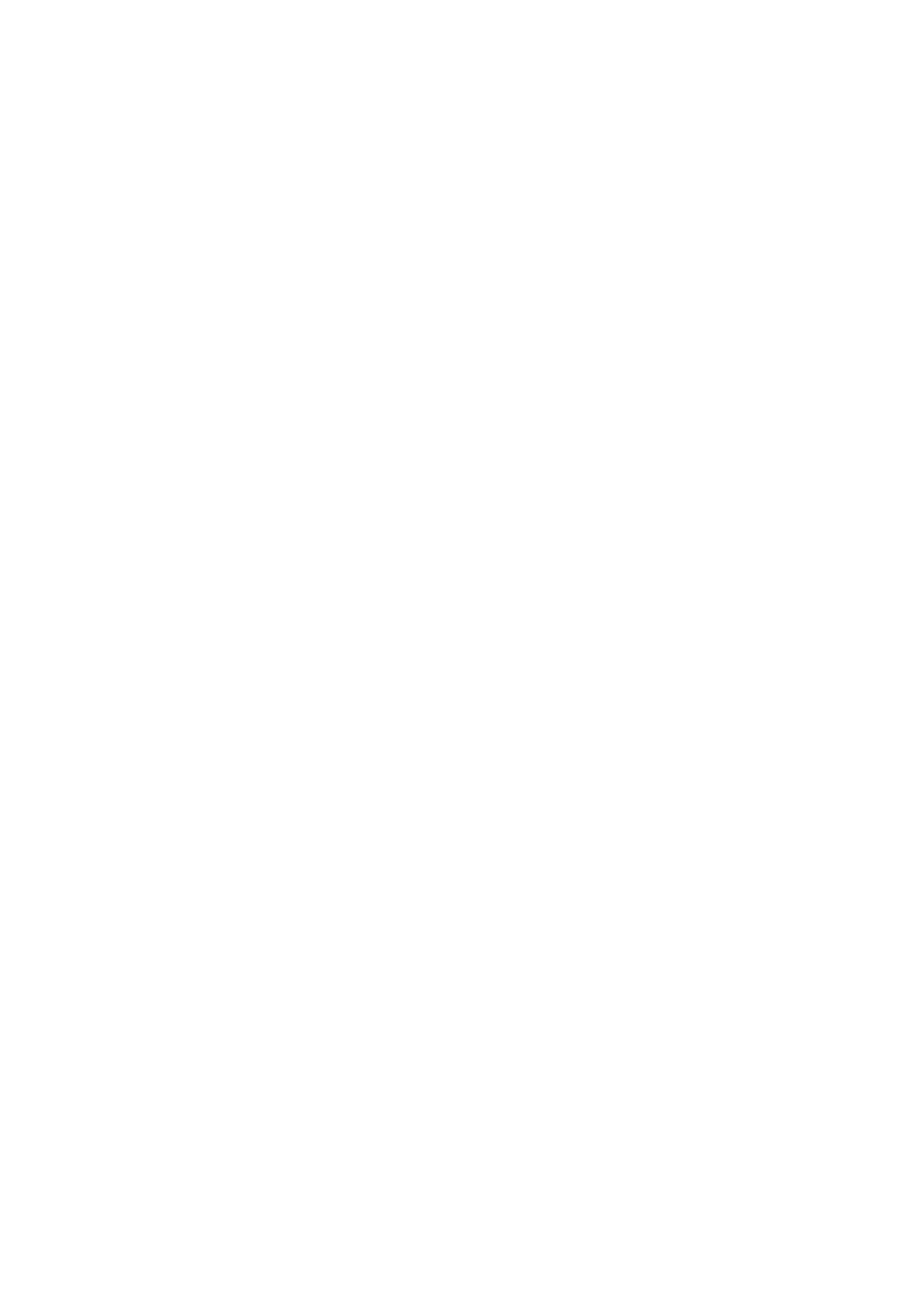

# **Purpose and scope of the inspection**

This inspection was carried out by Ofsted under section 162A of the Education Act 2002, as amended by schedule 8 of the Education Act 2005, in order to advise the Secretary of State for Children, Schools and Families about the school's suitability for continued registration as an independent school.

# **Information about the school**

Great Oaks Small School is a small independent school, situated in a semi-rural site, in attractive converted farm buildings, on the outskirts of Minster in Kent. Established in 2001, the school moved to its present location in August 2006. It caters for students of average and above average ability who may have specific learning difficulties, have experienced emotional or physical trauma or who have previously missed significant periods of education. All have attended mainstream primary schools, but have found the transition to secondary education difficult. There are currently 14 boys and girls between the ages of 11 and 18 years attending the school. Half the students have statements of special educational need. The school aims to provide an 'holistic education which ensures a well rounded intellectual, moral, social, aesthetic and physical development for each student' and which builds each individual's confidence in a 'democratic atmosphere of tolerance and respect'. Students are prepared for external examinations appropriate to their needs and aspirations.

# **Evaluation of the school**

Great Oaks Small School is a good school with a number of outstanding features. It is successful in meeting its aims. The school uses effectively a range of carefully considered strategies which support the students' good academic and personal progress. The successful outcomes achieved by most students, particularly in their personal development, reflect the vision of the school leadership and the hard work and commitment of staff. The care and consideration given to students is outstanding. The curriculum is matched well to the needs of individual students. Teaching is good overall and has a number of outstanding features. Parents, carers and students of all ages are overwhelmingly positive in their support of the school's care and its educational provision. The school meets all the regulatory requirements.

## **Quality of education**

The quality of education provided by Great Oaks Small School is good because it is relevant to the needs of its students. The curriculum is appropriate for the ages of the students attending and is matched effectively to their learning and personal needs, as well as their abilities and aptitudes. The good provision ensures that students are suitably challenged. The positive development of students, particularly those who have been at the school for a period of time, is notable. The curriculum is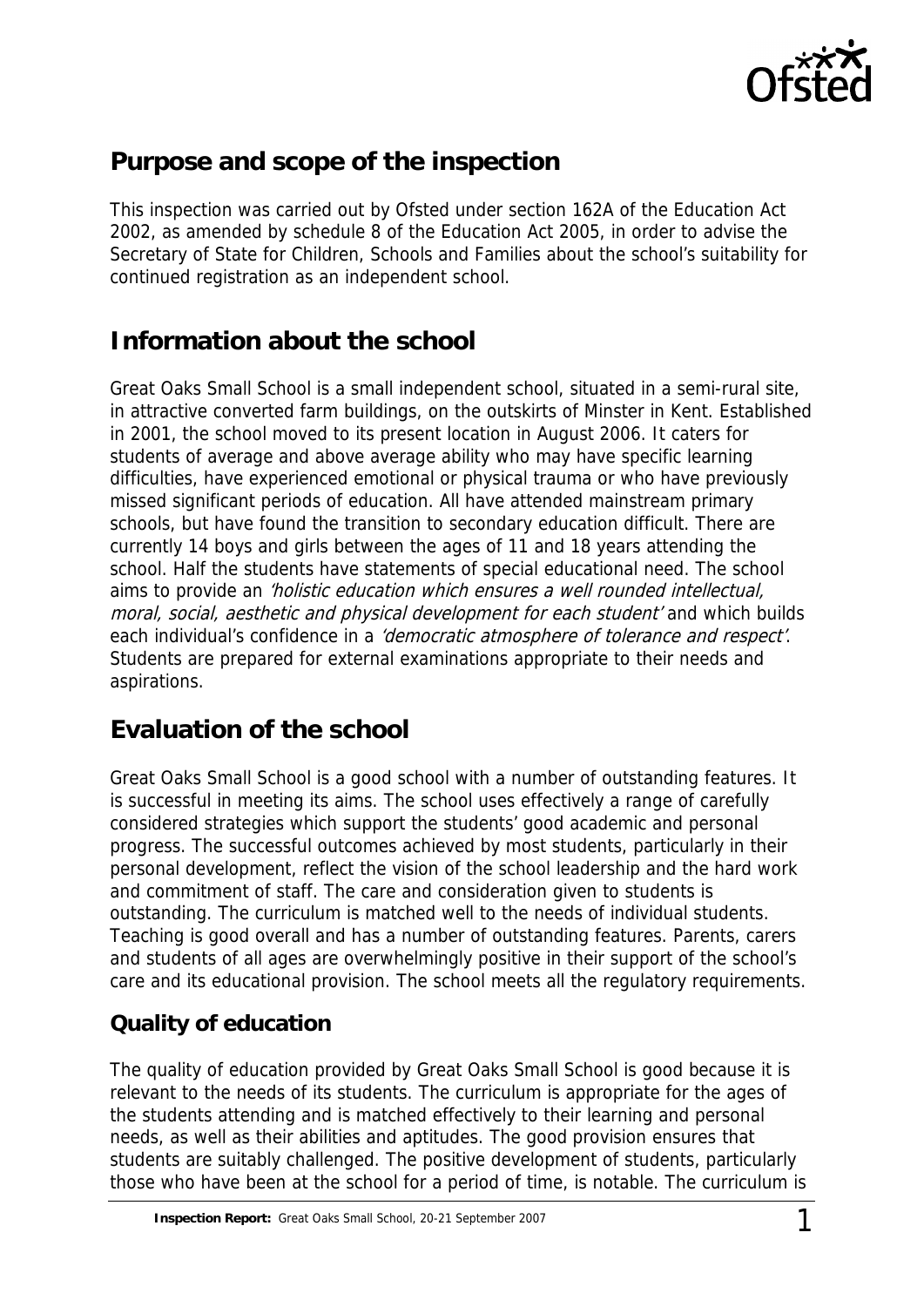

supported by outline schemes and other documents. Whilst the schemes of work meet the requirements appropriately, they are variable in the detail that they provide and do not all contain reference to the teaching methodologies seen to be used effectively in practice, nor to the resources to be used to achieve the students' learning goals. The school emphasises its 'holistic' approach to the planning and teaching of the curriculum. The students' good personal and academic progress are regarded as indivisible. All students of compulsory school age attend on a full-time basis and have access to all aspects of the National Curriculum.

Central to the school's strategies for supporting the students' development is the use of generic and individual neuro-development therapy. Exercises using this therapy are included as part of the curriculum provision for each student on a daily basis. Where necessary, students' timetables may be modified to meet their individual needs and their progress through the school is dependent on those needs and their stage of development. Suitable programmes of personal, social and health education, citizenship and careers education are taken by all students of compulsory school age, with the support of the local Connexions service. The careers course makes an effective contribution to developing skills that will contribute to students' future economic well-being.

The quality of teaching is good overall and it has a number of outstanding features. It has a significant impact on the outstanding progress made by a number of students, supported by the positive relationships between students and their teachers which are a notable feature of the school. Both full- and part-time teachers know their students very well; they have good access to details relating to each individual student's particular needs. The school takes care to brief staff well and this is supported by its small size and the regularity of staff meetings. As a result, despite a number of teachers being part-time, students' educational experience demonstrates good continuity. Teachers are supported well by the number of learning support assistants available.

The school takes care to carefully identify students' particular learning and personal needs when they enter the school and maintains records of their progress appropriately. All students have carefully prepared individual education plans (IEPs), which are reviewed regularly. The IEPs are helpful documents. Assessment in practice is good, based on teachers' knowledge of students and through the targets set and recorded in the IEPs. Nevertheless, the school is aware of the need to develop more detailed formal written records to aid the monitoring and review of students' progress and development. Realistic and relevant strategies have already been devised to improve recording whilst ensuring that teaching staff, the majority of whom are part-time, are not unnecessarily overburdened with administration.

## **Spiritual, moral, social and cultural development of the students**

The quality of students' spiritual, moral, social and cultural development is good overall and is outstanding with respect to their social and moral development. The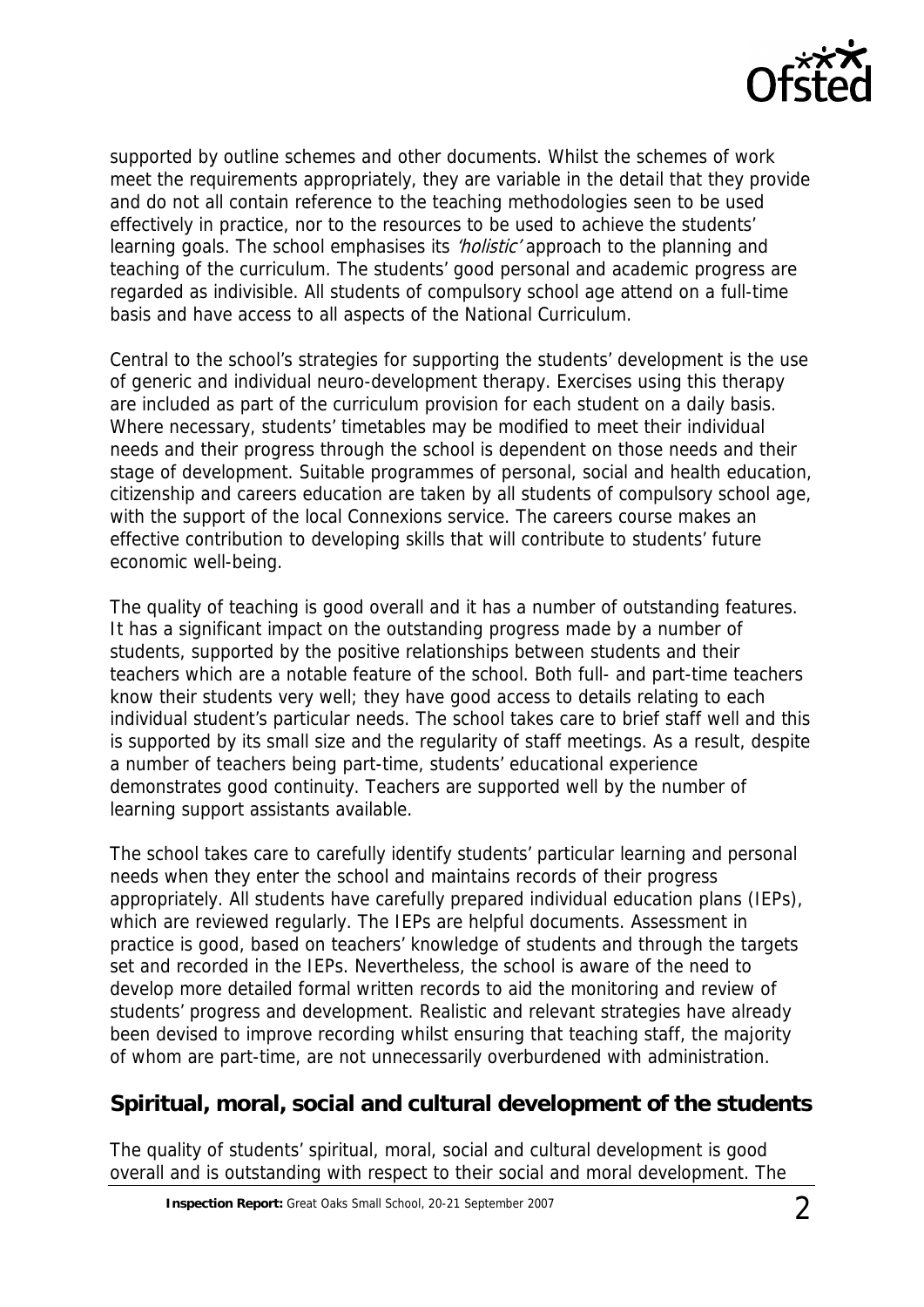

development of students' confidence and self-esteem is central to the aims of the school and supported effectively by the positive learning environment. The school is run as a democratic institution and, in keeping with this approach, students' views are genuinely respected and they are expected to play a significant role in decision making on important issues relating to their community. Behaviour is outstanding supported by the generally very positive relationships between staff and students. The school council is a forum of anyone who works and studies at Great Oaks Small School. It meets regularly, usually once a week, and makes decisions about most aspects of school life. Younger students, who are new to the school and have experienced difficulties in their previous education, settle quickly into the relaxed and supportive atmosphere. The school provides a very positive learning environment in which students' knowledge of themselves, their self-esteem and self-confidence are effectively and progressively developed.

Students' spiritual development is supported effectively by their aesthetic and physical development. Art and design education is a core component of the school's programme of development for students, as are the regular exercises provided through neuro-development therapy. The school is particularly effective at developing students' social skills. These are strongly supported by a range of formally organised activities and informal occasions such as the daily community lunchtime shared by staff and students. As a result students, a number of whom have experienced considerable trauma prior to attending the school, show clear gains in confidence, allied with evidence of significantly improved inter-personal and communication skills. Parents expressed overwhelming support for the school and their appreciation of the improvement they have seen in their children's social, as well as academic development, in questionnaires returned during the inspection. Students' cultural development is supported effectively by school visits and by aspects of the curriculum such as humanities and citizenship.

## **Welfare, health and safety of the students**

The quality of welfare, health and safety provided for students is outstanding and they appreciate the thoughtful care that they experience. Questionnaires completed by students, as well as parents prior to this inspection, confirm that they are happy to be at the school and that they feel safe. The central aims of the school require that the care, health and safety of the students and quality of their learning environment should be key elements in their development. The school is very aware of its responsibilities and has prepared an appropriate range of policies and documents that support the care and safety of students. Pupils are encouraged to take appropriate exercise and the diet provided by school lunches is particularly healthy. The importance of a healthy diet is central to the school's aims for the personal development of students. Records show that their attendance is good. All regulatory requirements are met. Despite some features of the accommodation still being incomplete, the school fulfil its responsibilities under the Disability Discrimination Act 2002 and has an appropriate three-year accessibility plan relating to future school development.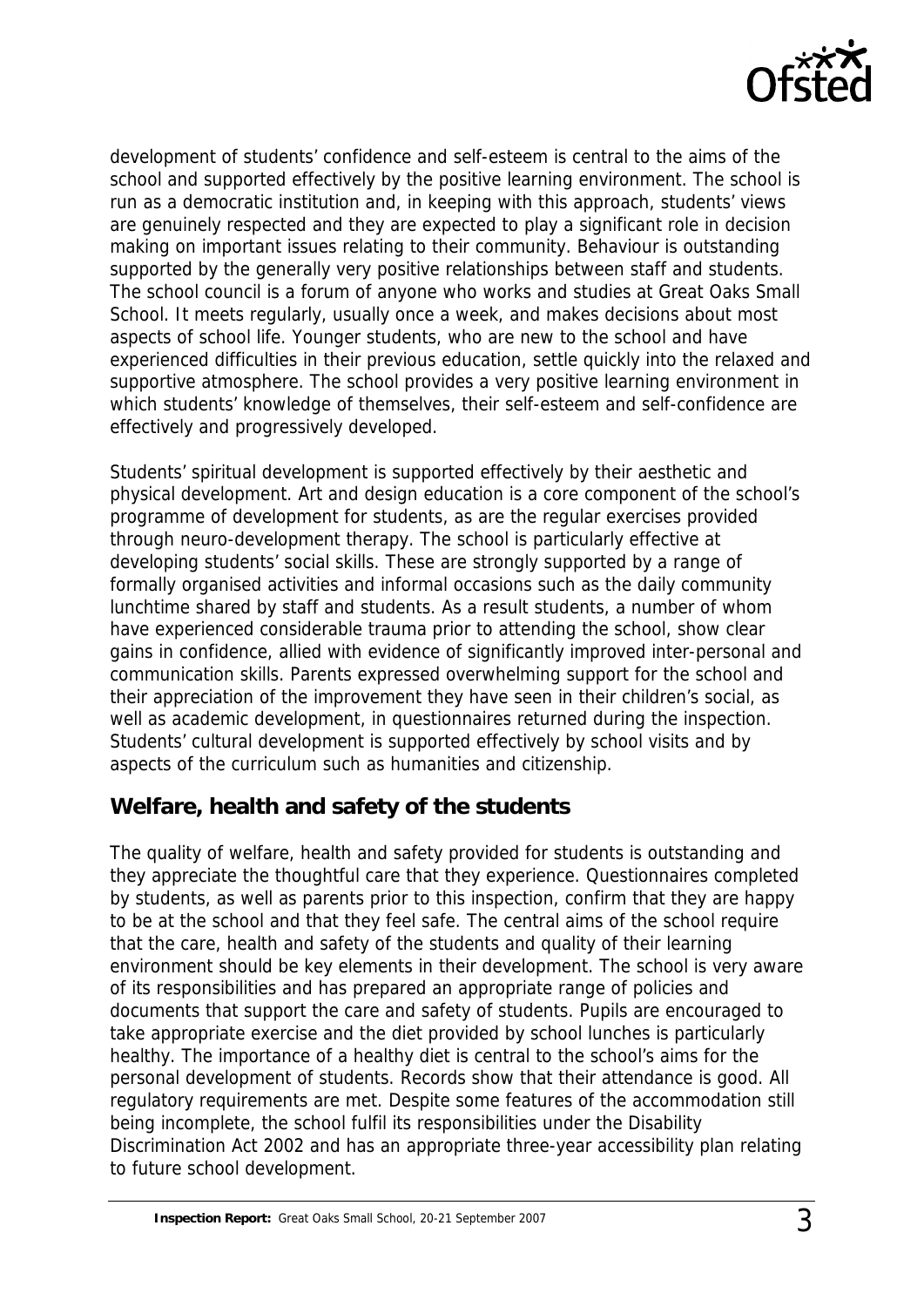

## **Suitability of the proprietor and staff**

The school is well staffed to meet the needs of the students. The management of the school is fully aware of its responsibilities to ensure that all staff are appropriately and carefully checked before taking up their appointments. There are clearly established procedures for undertaking such checks. Records of all checks undertaken are maintained clearly and in the prescribed manner.

#### **School's premises and accommodation**

The school premises and accommodation are satisfactory overall with many very positive features. In a number of respects the converted farm buildings, which currently provide the main accommodation, are ideal to support the aims of the school. Some aspects of the accommodation in the converted farm buildings are still in the process of being completed. The rate of completion is subject to financial constraints. Whilst providing suitable classroom accommodation, they importantly provide the warm, relaxing and protective learning environment which is so important to the needs of students. Younger students who are new to the school comment positively about the positive feeling of a number of aspects of the premises and buildings.

The school now provides specialist classrooms for art and design, information and communication technology and design and technology (DT). This represents a significant development of the provision since the last inspection. The library provides a good resource in relation to the size of the school. Since the last inspection, the accommodation for art and design has been significantly improved and now provides a good working environment for the subject. Despite the high quality of creative work seen in art and design opportunities to work in a wider range of material are limited by the current range of resources available. The workshop for DT, whilst satisfactory, needs further development to complete it fully. The limited range of equipment in the workshop restricts the range of opportunities and experiences available to students for designing and making.

## **Provision of information for parents, carers and others**

The school provides all the required information for parents, carers and others through its prospectus and website.

## **Procedures for handling complaints**

The school has a complaints policy which meets the requirements whilst ensuring that proceedings are in keeping with the ethos and aims of the school.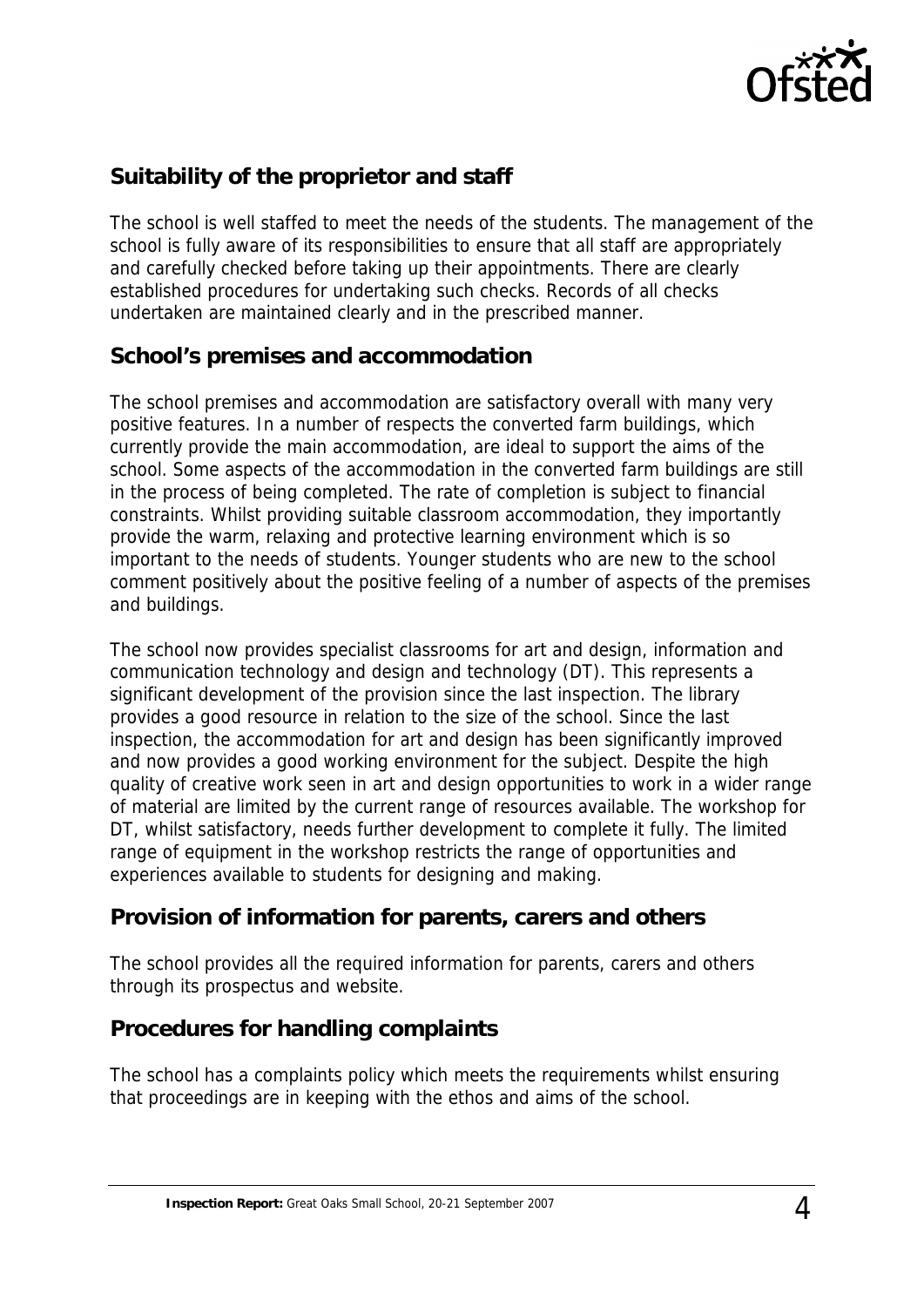

# **Compliance with regulatory requirements**

The school meets all of the Education (Independent School Standards) (England) Regulations 2003 as amended January 2005.

## **What the school could do to improve further**

While not required by the regulations, the school might wish to consider the following points for development:

- continue to improve the recording of details of assessment and target setting
- consider how schemes of work could be extended to reflect the range of teaching methodologies used in practice and the resources used
- continue to improve the resources for art and DT in order to extend the opportunities for students to use a range of media and processes
- improve training opportunities for staff as indicated in the carefully considered development plan, in particular for special needs.